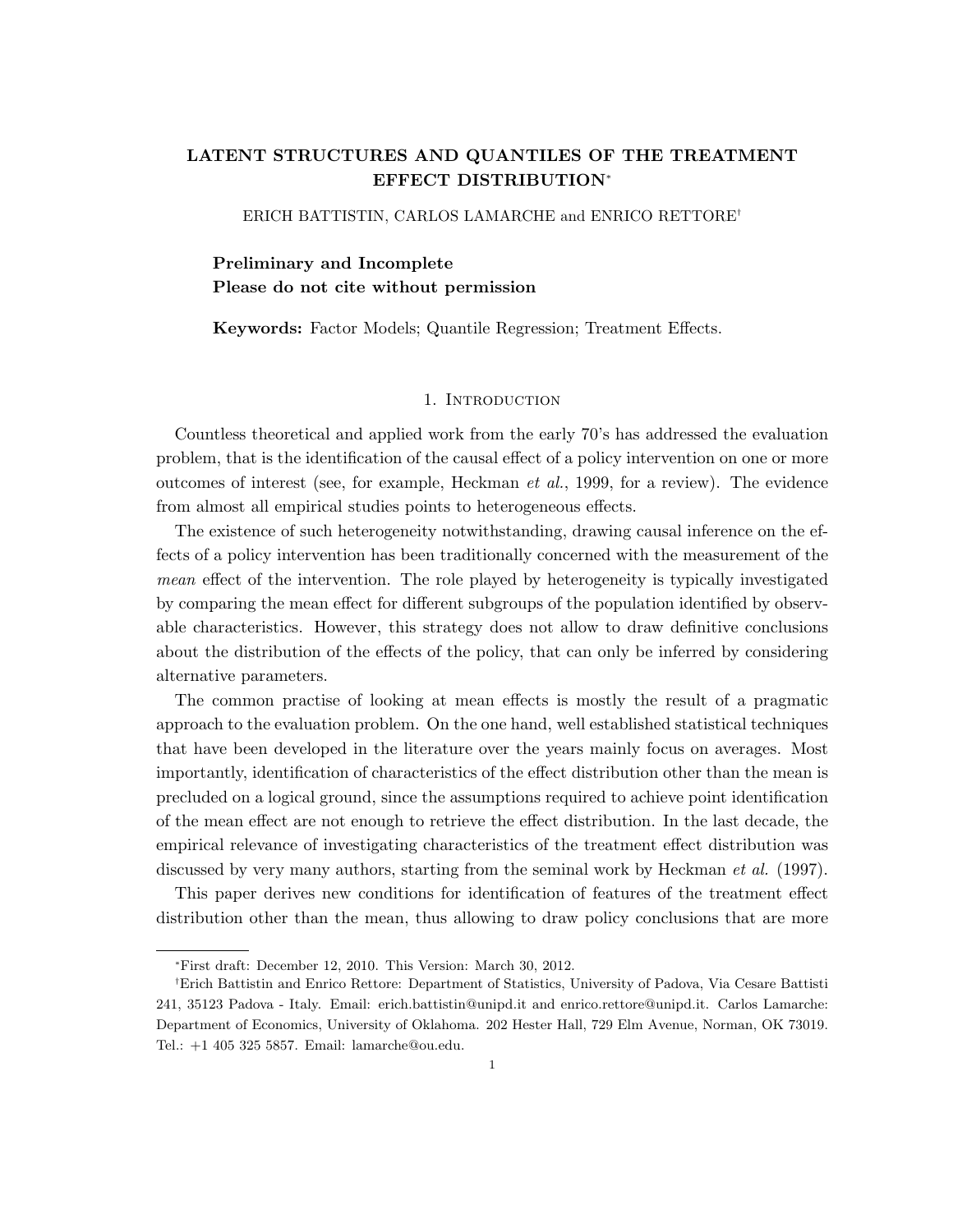general than standard average treatment effect analysis. We assume that potential outcomes are related through latent individual ability or skills, and frame the identification problem considering a factor model that generalizes the standard specification widely used in microeconometrics, psychology and other social sciences. This represents the first contribution of the paper. The conditions needed are very general in nature, or at least as general as those already presented in other studies estimating economic models in this setup (see, for example, Carneiro *et al.*, 2003, and Heckman *et al.*, 2006). Under the factor model considered, the second contribution of this paper is to provide identification results for quantiles of the effect distribution for participants with particular outcomes in the non-participation state.

We derive an estimation strategy that makes use of the most recent results in the literature on quantiles. The methodology developed is then used to evaluate the distributional effects of an Italian policy that combines income support to eligible dismissed employees with benefits to employers who hire them.

#### 2. Notation and parameter of interest

The notation employed in the potential outcome approach to causal inference is used throughout. Assume that the the variables  $(Y, D, \mathbf{W}, \mathbf{X})$  are observed for a sample of units randomly drawn from the relevant population, where  $Y = Y_0 + D(Y_1 - Y_0)$  is a *scalar* continuous outcome, **W** is a *vector* of *K* random variables, *D* is the *binary* treatment or policy status defining the corresponding potential outcomes  $(Y_1, Y_0)$ , and **X** are control variables exogenous to the model. To fix ideas, in what follows the vector **W** will include outcome measurements which are pre-determined with respect to the policy roll out, although the approach that we take can trivially be extended to allow for post-programme outcomes that are different from *Y* . It is assumed throughout that the treatment status is randomly allocated to units of the relevant population.<sup>1</sup>

**Assumption 1.** (*Policy assignment mechanism*). The random variables involved are independent of the policy status:

$$
F_{Y_1Y_0\mathbf{WX}|D}[y_1,y_0,\mathbf{w},\mathbf{x}|d] = F_{Y_1Y_0\mathbf{WX}}[y_1,y_0,\mathbf{w},\mathbf{x}].
$$

This assumption is made for convenience, as it rules out by construction any source of selection that might result from alternative programme participation processes. Conditional versions of this assumption may also be considered, for example reflecting selection on the

<sup>&</sup>lt;sup>1</sup>The notation  $F_{A|B}[A|b]$  indicates the conditional distribution of the random variable *A* given  $B = b$ . A similar notation will be employed for the conditional  $\tau$ -quantile function  $Q_{A|B}[\tau|b]$ .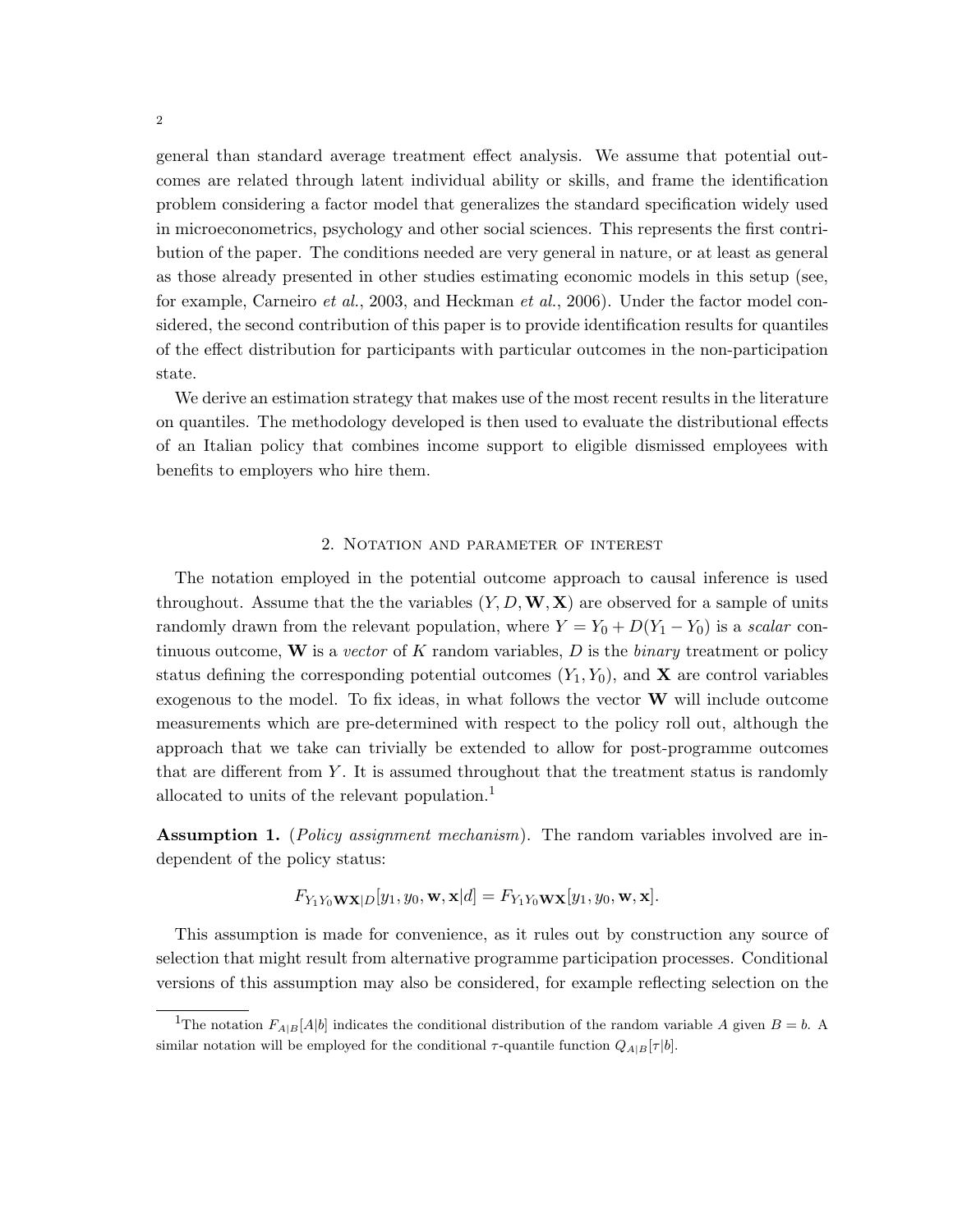observables **X** or randomness of the treatment status locally with respect to a selection threshold.

Comparisons of potential outcomes for well defined populations of individuals define a variety of *causal parameters*. The treatment or policy effect is defined as  $\Delta \equiv Y_1 - Y_0$ , namely the difference that results from contrasting realizations of the outcome under the two (mutually exclusive) scenarios for the policy status. Knowledge of the distribution of  $\Delta$  allows to answer policy questions regarding, for instance, how widely treatment gains are distributed across recipients, or to study the effect on recipients for specific values of the base state distribution. However, even when individuals are randomized into/out of the treatment, identification of these parameters requires additional assumptions to retrieve the *joint distribution* of  $Y_0$  and  $Y_1$ , and thus that of  $\Delta$ , from the two *marginal distributions* of potential outcomes. The unrestricted set of joint distributions consistent with the marginals can be exploited to partially-identify the distribution of *β* via classical probability inequalities. However, the resulting identification set is generally way too wide (see the discussion in Heckman *et al.*, 1997). Measures based on the marginal distributions of  $Y_0$  and  $Y_1$  are useful to document the heterogeneity of the treatment across individuals investigating quantile treatment effects.

In what follows, the parameter of interest is represented by features of the treatment effect distribution other than the mean. In particular we focus on the quantile function of the distribution of  $\Delta$  conditional and  $Y_0 = y_0$  within cells defined by **X**, which is defined as  $Q_{\Delta|Y_0}$ **x**[ $\tau$ |*y*<sub>0</sub>, **x**].

#### 3. General formulation of the problem

3.1. **The model.** The following latent factor structure is assumed, which we state as conditional on cells defined by **X**:

(3.1)  $W_1 = \Theta + V_1$ ,

(3.2) 
$$
W_k = \delta_k \Theta + (1 + \xi_k \Theta) V_k, \quad k = 2, \dots, K
$$

$$
(3.3) \t Y_1 = \lambda_1 \Theta + (1 + \gamma_1 \Theta) U_1,
$$

(3.4)  $Y_0 = \lambda_0 \Theta + (1 + \gamma_0 \Theta) U_0$ .

The uniqueness  $(U_1, U_0, \mathbf{V})$ , where  $\mathbf{V} \equiv [V_1, V_2, \dots, V_K]$ , are mutually independent and independent of the latent indicator  $\Theta$ . It is assumed that the loadings  $\lambda_1$  and  $\lambda_0$  have both the same sign, and we conventionally assume that it is positive. It is also assumed that all the random variables involved in the factor structure are continuous, with cdf's that are strictly increasing on the corresponding supports. The conditions embedded in the model can be summarized as follows.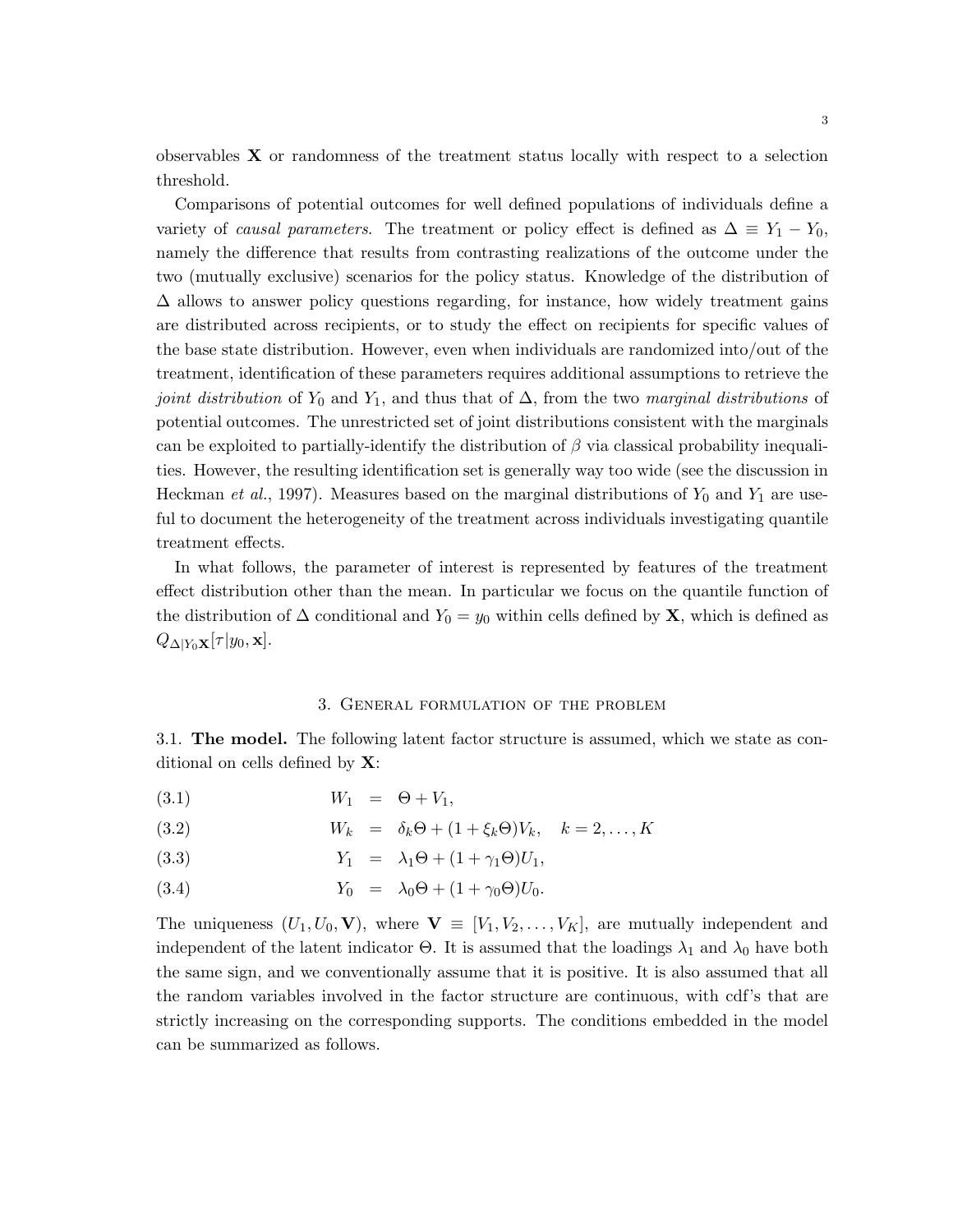**Assumption 2.** (*Factor model*). The random variables defining the factor model are mutually independent:

$$
F_{U_1U_0\Theta\mathbf{V}|D\mathbf{X}}[u_1, u_0, \theta, \mathbf{v}|d, \mathbf{x}] = F_{U_1|\mathbf{X}}[u_1|\mathbf{x}]F_{U_0|\mathbf{X}}[u_0|\mathbf{x}]F_{\Theta|\mathbf{X}}[\theta|\mathbf{x}] \prod_{k=1}^K F_{V_k|\mathbf{X}}[v_k|\mathbf{x}].
$$

The advantages of using latent structures to establish identifying correspondences between data and the joint distribution of potential outcomes have already been discussed in previous work (see, amongst others, Carneiro *et al.*, 2003). The research question is under which conditions realizations of  $(Y, D, \mathbf{W}, \mathbf{X})$  revealed by the data and the assumptions made on the factor structure are enough to point identify the joint distribution of the potential outcomes, and thus any feature of the treatment effect distribution.

Previous results discussed in the literature provide an answer by considering the standard factor model, which follows by imposing  $\gamma_0 = 0$ ,  $\gamma_1 = 0$  and  $\xi_k = 0$ , for  $k = 2, \ldots, K$ , in the expressions above (see Carneiro *et al.*, 2003, for a discussion). The informational contents of the model are easily understood by considering  $K = 2$ , which we maintain as the working example throughout the paper. First note that the model can be written as:

$$
\tilde{W}_1 = \Theta + \tilde{V}_1,
$$
  
\n
$$
\tilde{W}_2 = \Theta + \tilde{V}_2,
$$
  
\n
$$
\tilde{Y}_1 = \Theta + \tilde{U}_1,
$$
  
\n
$$
\tilde{Y}_0 = \Theta + \tilde{U}_0,
$$

where  $\tilde{U}_j \equiv U_j/\lambda_j$ ,  $\tilde{Y}_j \equiv Y_j/\lambda_j$  for  $j = 0,1$ , and  $\tilde{W}_k \equiv W_k/\gamma_k$  and  $\tilde{V}_k \equiv V_k/\gamma_k$ , for  $k = 1, 2$ . A straightforward application of the Kotlarski's (1967) theorem implies that the distributions of the uniqueness and of  $\Theta$  are non-parametrically identified from knowledge of  $(\tilde{Y}, D, \tilde{W}_1, \tilde{W}_2)$ , where  $\tilde{Y} = \tilde{Y}_0 + D(\tilde{Y}_1 - \tilde{Y}_0)$ .<sup>2</sup> Since factor loadings are identified from the correlation structure of  $(Y, D, \mathbf{W})$  (conditional on **X**), this in turn implies that the distribution of  $(Y_0, Y_1)$  is identified from observed data. The availability of more **W**'s would add a certain degree of over-identification to the model, on top of that already defined from the availability of the  $D = 1$  and  $D = 0$  groups.

3.2. **Contribution to the existing literature.** The classical formulation of the factor model represents a useful tool to learn about policy parameters that are different from the average treatment effect. Yet it is worth noting that it also has some implications that, depending on the application, may be violated in the data. To see this, note that the

<sup>2</sup>The results follows from Lemma 1, Remark 3 and Remark 4 in Kotlarski (1967). The distribution of *θ* is actually over-identified.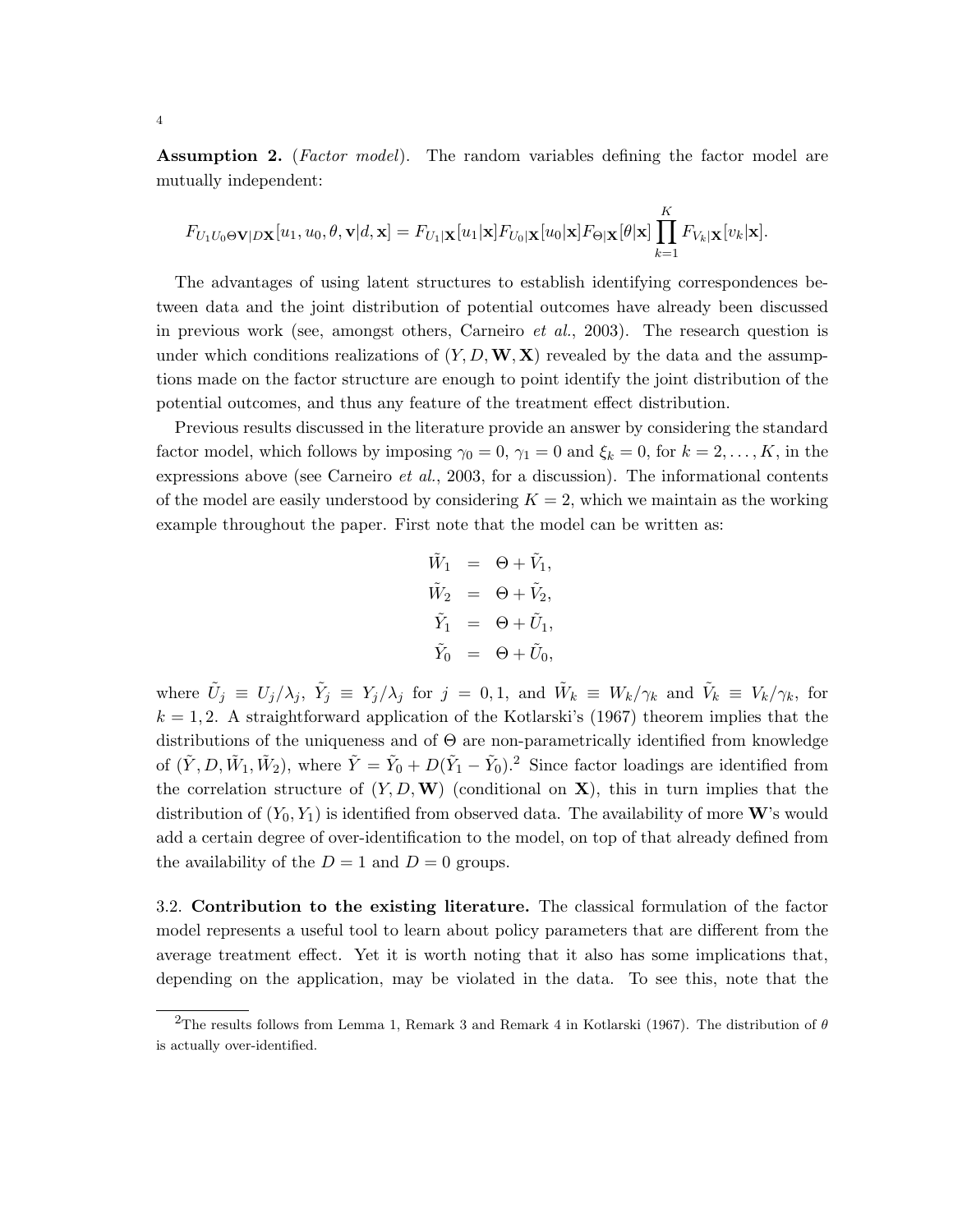system of equations that we consider implies:

$$
\Delta = \left(\frac{\lambda_1 + \gamma_1 U_1}{\lambda_0 + \gamma_0 U_0} - 1\right) Y_0 - \left(\frac{\lambda_1 + \gamma_1 U_1}{\lambda_0 + \gamma_0 U_0}\right) U_0 + U_1,
$$

which in turn yield:

(3.5) 
$$
Q_{\Delta|Y_0, U_0}[\tau_1|y_0, Q_{U_0}[\tau_0]] = \left(\frac{\lambda_1[\tau_1]}{\lambda_0[\tau_0]} - 1\right) y_0 - \frac{\lambda_1[\tau_1]}{\lambda_0[\tau_0]} Q_{U_0}[\tau_0] + Q_{U_1}[\tau_1],
$$

$$
\lambda_1[\tau_1] = \lambda_1 + \gamma_1 Q_{U_1}[\tau_1],
$$

$$
\lambda_0[\tau_0] = \lambda_0 + \gamma_0 Q_{U_0}[\tau_0],
$$

which is the quantile function of the distribution of returns conditional on having  $Y_0 = y_0$ and  $U_0 = Q_{U_0}[\tau_0]$  in the policy off scenario. Similarly there is:

(3.6) 
$$
\nabla_{Y_0} Q_{\Delta | Y_0, U_0}[\tau_1 | y_0, Q_{U_0}[\tau_0]] = \left(\frac{\lambda_1[\tau_1]}{\lambda_0[\tau_0]} - 1\right).
$$

It is clear that, when the  $\gamma$ 's are set to zero, the value  $y_0$  of the base state distribution enters as a location shift which is constant across quantiles of the treatment effect distribution. Our model thus generalizes the factor structure considered in previous papers allowing for heteroskedasticity that depends on latent ability.

#### 4. IDENTIFICATION

Identification of (3.5) is established by the following correspondence:

$$
(4.1) \tQ_{Y_1 - Y_0|Y_0U_0}[\tau_1|y_0, Q_{U_0}[\tau_0]] = \mathcal{H}_{\lambda_0[\tau_0],\lambda_1[\tau_1]}\{Q_{U_0}[\tau_0], Q_{U_1}[\tau_1]\},
$$

where *H* is a (known) point identifying functional. For known values of the loadings  $\lambda_1[\tau_1]$ and  $\lambda_0[\tau_0]$ , this establishes a correspondence between the unobserved term on the left hand side of the equation and the two quantile functions on the right hand side. Similarly, knowledge of the loadings is sufficient to retrieve  $(3.6)$ . The relationship in  $(4.1)$  sets the stage for analogue estimation of the quantity of interest.

4.1. **Identification of quantile specific factor loadings.** We first consider identification of the factor loadings in the standard setting. This helps clarify the approach that we will take to allow for quantile specific loadings. Consider set of equations for individuals in the 'policy on' regime, that is equations  $(3.1)$ ,  $(3.2)$  and  $(3.3)$ . By substituting  $(3.1)$  into  $(3.2)$ and (3.3), and rearranging terms there is:

(4.2) 
$$
Y_1 = (\lambda_1 + \gamma_1 U_1) W_1 - (\lambda_1 + \gamma_1 U_1) V_1 + U_1,
$$

(4.3) 
$$
W_2 = (\delta_2 + \xi_2 V_2) W_1 - (\delta_2 + \xi_2 V_2) V_1 + V_2,
$$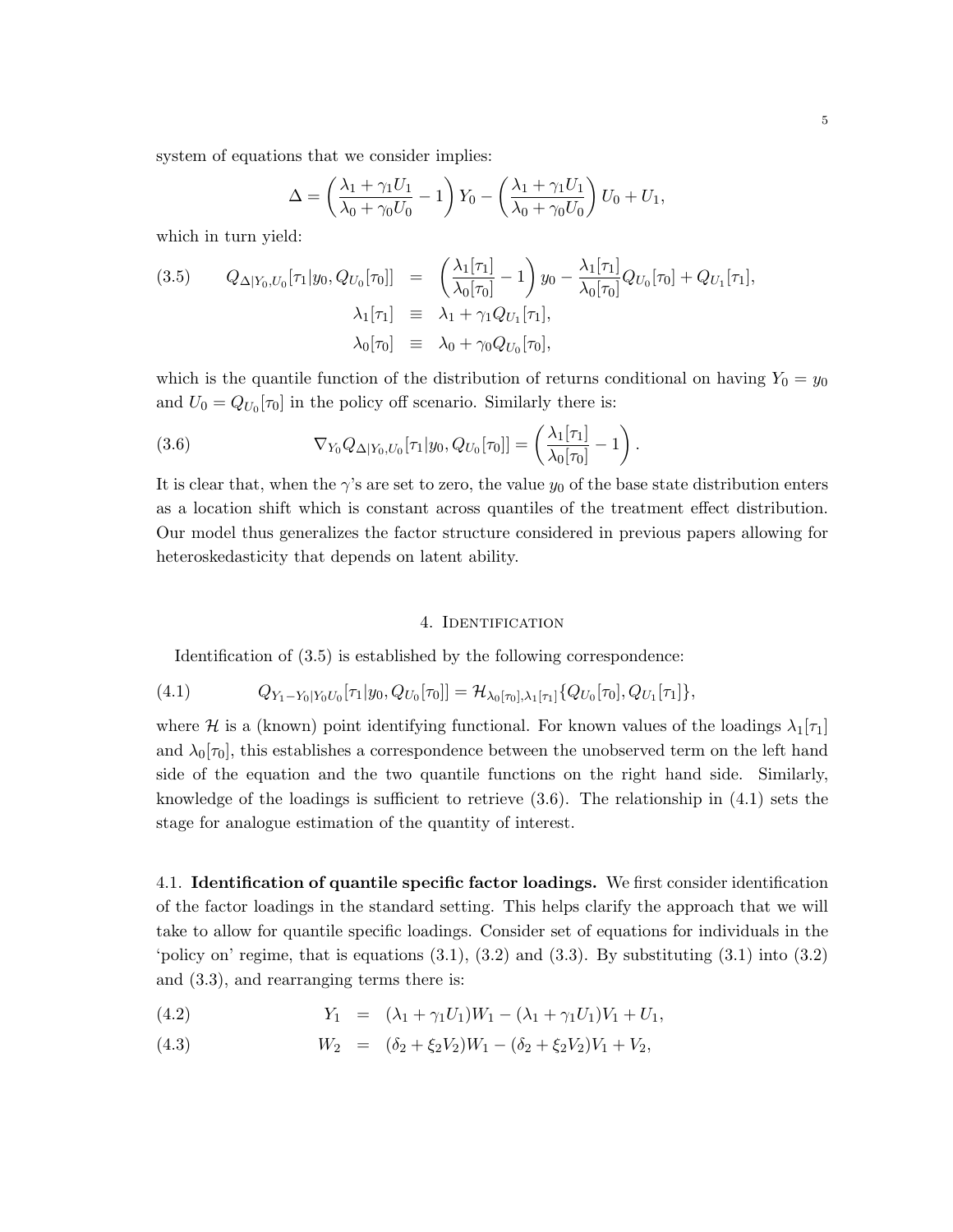which define the (feasible) regressions of  $Y_1$  and  $W_2$  on  $W_1$ . It is easy to see that the following moment conditions are defined:

(4.4) 
$$
COV\{(\lambda_1 + \gamma_1 U_1)V_1 - U_1, W_2\} = 0,
$$

(4.5) 
$$
COV\{(\delta_2 + \xi_2 V_2)V_1 - V_2, Y_1\} = 0,
$$

from which there is:

(4.6) 
$$
(\lambda_1 + \gamma_1 E \{U_1\}) = \frac{COV \{Y_1, W_2\}}{COV \{W_1, W_2\}},
$$

(4.7) 
$$
(\delta_2 + \xi_2 E \{V_2\}) = \frac{COV \{W_2, Y_1\}}{COV \{W_1, Y_1\}}.
$$

The empirical counterpart of the ratios on the right hand side of the equations define the IV estimand from the regressions of  $Y_1$  on  $W_1$  and of  $W_2$  on  $W_1$ , using  $W_2$  and  $Y_1$  as instruments, respectively.

**Remark 1.** It is possible to obtain the empirical counterpart on the right hand side of equation (4.6) using standard arguments. We write (4.2) as  $\dot{Y}_1 = Y_1 - \pi_1 W_1 = \pi_2 W_2 + U'_1$ , where  $\pi_1 = (\lambda_1 + \gamma_1 E(U_1))$ . We have then that  $\hat{\pi}_2 = (W'_2 W_2)^{-1} W'_2 \dot{Y}_1$ , and

(4.8) 
$$
\hat{\pi}_1 = \underset{\pi_2 \in \Pi_2}{\text{argmin}} \{ \hat{\pi}_2'(W_2'W_2) \hat{\pi}_2 \}.
$$

By analogy, the first part of the paper is devoted to extending the identification result to the case of quantile specific loadings, employing instrumental quantile regressions. The result is contained in Theorem 1 and Theorem 2, for which conditions are discussed in the next section. The results in the theorems imply that the quantity in (3.6) can be retrieved from the data. Because of this, the standard factor model can be tested against the data, as in this case the derivative should be constant across quantiles.

**Theorem 1** (Latent structures and conditional quantile functions)**.** *If the conditions of the model hold,*  $P(Y_1 \leq q(\theta, \tau_1)) = P(Y_1 < q(W_1, \tau_1) | W_2) = \tau_1$  for a linear quantile function  $q(\cdot)$ *. Similarly,*  $P(Y_0 \leq q(\theta, \tau_0)) = P(Y_0 < q(W_1, \tau_0) | W_2) = \tau_0$ *.* 

*Proof.* We show the result for the conditional quantiles of  $Y_1$ . Consider:

$$
P(Y_1 \le q(\theta, \tau_1)) = P(q(\theta, U_1) \le q(\theta, \tau_1)) = P(q(W_1, V_1, U_1) \le q(W_1, V_1, \tau_1))
$$
  
=  $P(q(W_1, U'_1) \le q(W_1, \tau_1)|W_2)$   
=  $P(q(W_1, U_1) \le q(W_1, \tau_1)|W_2)$   
=  $P(U_1 \le \tau_1|W_2) = \tau.$ 

By Theorem 1 in Chernozhukov and Hansen (2005),  $P(U_1 < \tau_1 | W_2) = \tau$ . The proof for  $Y_0$ follows immediately from previous derivations.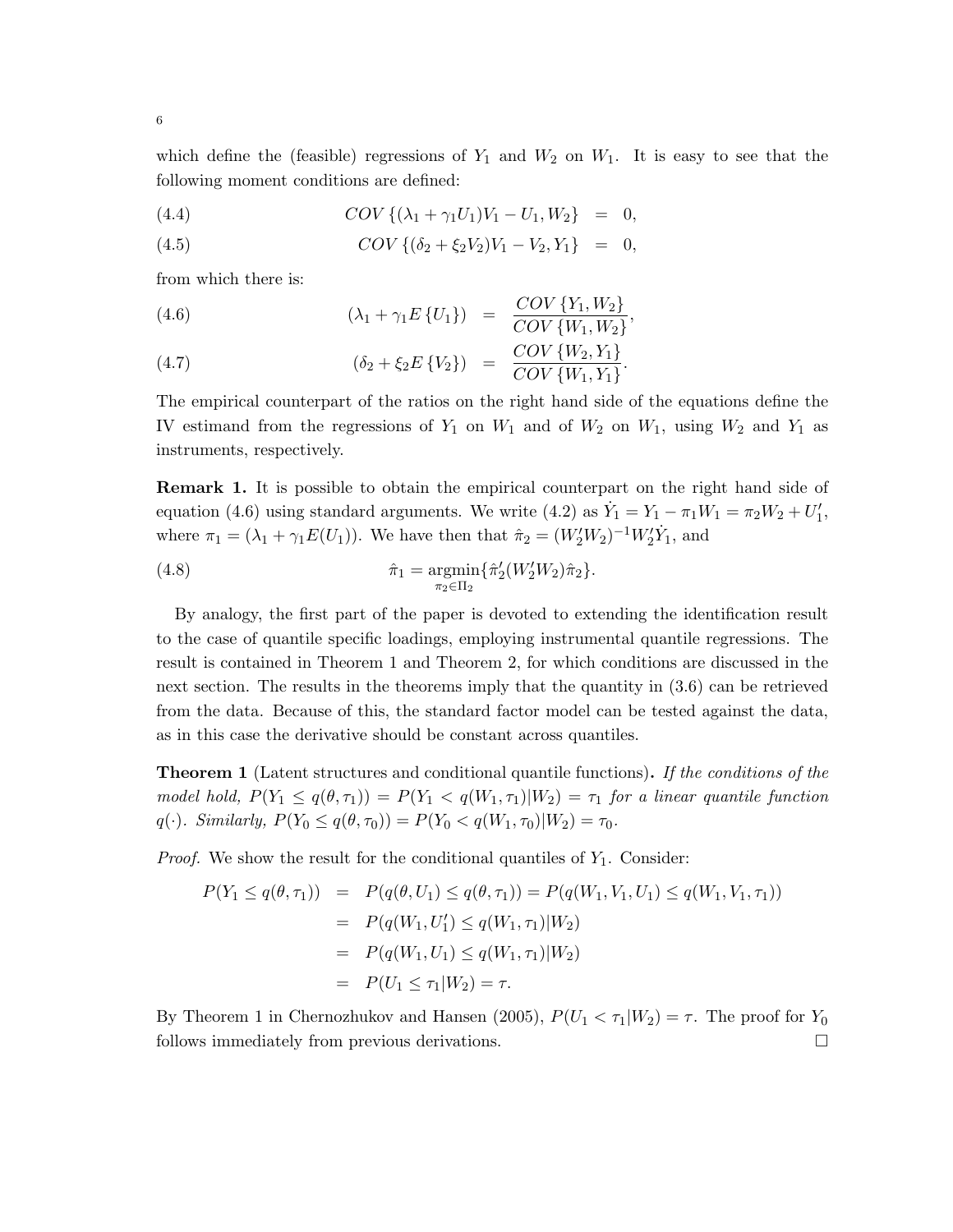**Theorem 2** (Quantile specific loadings)**.** *Under the previous conditions, there exists a correspondence between*  $Q_{Y_1 - Y_0|Y_0U_0}[\tau_1|y_0, Q_{U_0}[\tau_0]]$  *and*  $\mathcal{H}_{\lambda_0[\tau_0],\lambda_1[\tau_1]}$ .

*Proof.* By Lemma 1, the  $\tau_1$ -specific loading  $\lambda_1(\tau_1)$  in  $Q_{Y_1}(\tau_1|\theta) = \lambda_1(\tau_1)\theta$  can be identified from the following system of equations:

(4.9) 
$$
Y_1 = \lambda_1 W_1 - (\lambda_1 + \gamma_1 U_1) V_1 + (1 + \gamma_1 W_1) U_1 = q(W_1, V_1, U_1) = q(W_1, U'_1),
$$
  
(4.10)  $W_1 = \delta(W_2, V),$ 

where  $\delta(\cdot)$  is an unknown function and  $V = (V_1, V_2)$ . To see this, we write the moment condition  $P(Y_1 \le q(W_1, \tau_1)|W_2) = P(Y_1 - q(W_1, \tau_1) \le 0|W_2) = P(Y_1 \le 0|W_2) = \tau_1$ as  $0 = Q_{\dot{Y}_1}(\tau_1 | W_2)$  for all  $\tau_1 \in \mathcal{T}_1$ . Letting  $\mathcal{S}(\tau_1, \beta) = E \rho_{\tau_1}(\dot{Y} - W_2' \beta)$ , we have that  $\beta(\tau_1, \lambda_1) = \operatorname{argmin}_{\beta \in \mathcal{B}} \{ \mathcal{S}(\tau_1, \beta) \}$  and therefore:

(4.11) 
$$
\lambda_1(\tau_1) = \underset{\lambda \in \mathcal{L}}{\operatorname{argmin}} \{ \beta(\tau_1, \lambda_1)' A \beta(\tau_1, \lambda_1) \}.
$$

The identification of the quantile-specific factor loading corresponding to the conditional distribution of  $Y_0$  can be shown similarly following the steps of the proof sketched before.  $\Box$ 

**Corollary 1.** *Under the previous assumptions and provided that the correspondence H has continuos derivarives h with respect to a point in the distribution of*  $Y_0$ ,

 $\nabla_{Y_0} Q_{\Delta | Y_0, U_0}[\tau_1 | y_0, Q_{U_0}[\tau_0]] = \nabla_{Y_0} \mathcal{H}_{\lambda_0[\tau_0], \lambda_1[\tau_1]} \{Q_{U_0}[\tau_0], Q_{U_1}[\tau_1] = h(\lambda_0[\tau_0], \lambda_1[\tau_1]).$ 

4.2. **Identification of quantiles of uniqueness.** Levels of (3.5) are identified once the quantile functions of  $U_1$  and  $U_0$  can be retrieved from the data. The aim of this section is to provide sufficient conditions for this to hold.

**Remark 2.** Under conditions of the location-shift model for predetermined outcome variables  $(W_1, W_2, ..., W_K)$ , if  $0 \in \Theta$ , then,

$$
Q_{U_1}(\tau_1) = \nabla_{\tau_1} Q_{Y_1}(\tau_1 | \theta) |_{\theta=0}
$$
  
\n
$$
Q_{U_0}(\tau_0) = \nabla_{\tau_0} Q_{Y_0}(\tau_0 | \theta) |_{\theta=0}.
$$

In the model presented before, note that  $Q_{U_1}(\tau_1) = Q_{Y_1}(\tau_1|\theta)$  at  $Q_{W_1}(\tau_v|\theta) = Q_{V_{W_1}}(\tau_v)$ . We can use the other measures of *W* in a model with an intercept and obtain  $Q_{Y_1}(\tau_1|\theta)$  for which  $Q_{W_1}(\tau_v|\theta) = Q_V(\tau_v)$ .

#### 5. Exact calculations

To be written.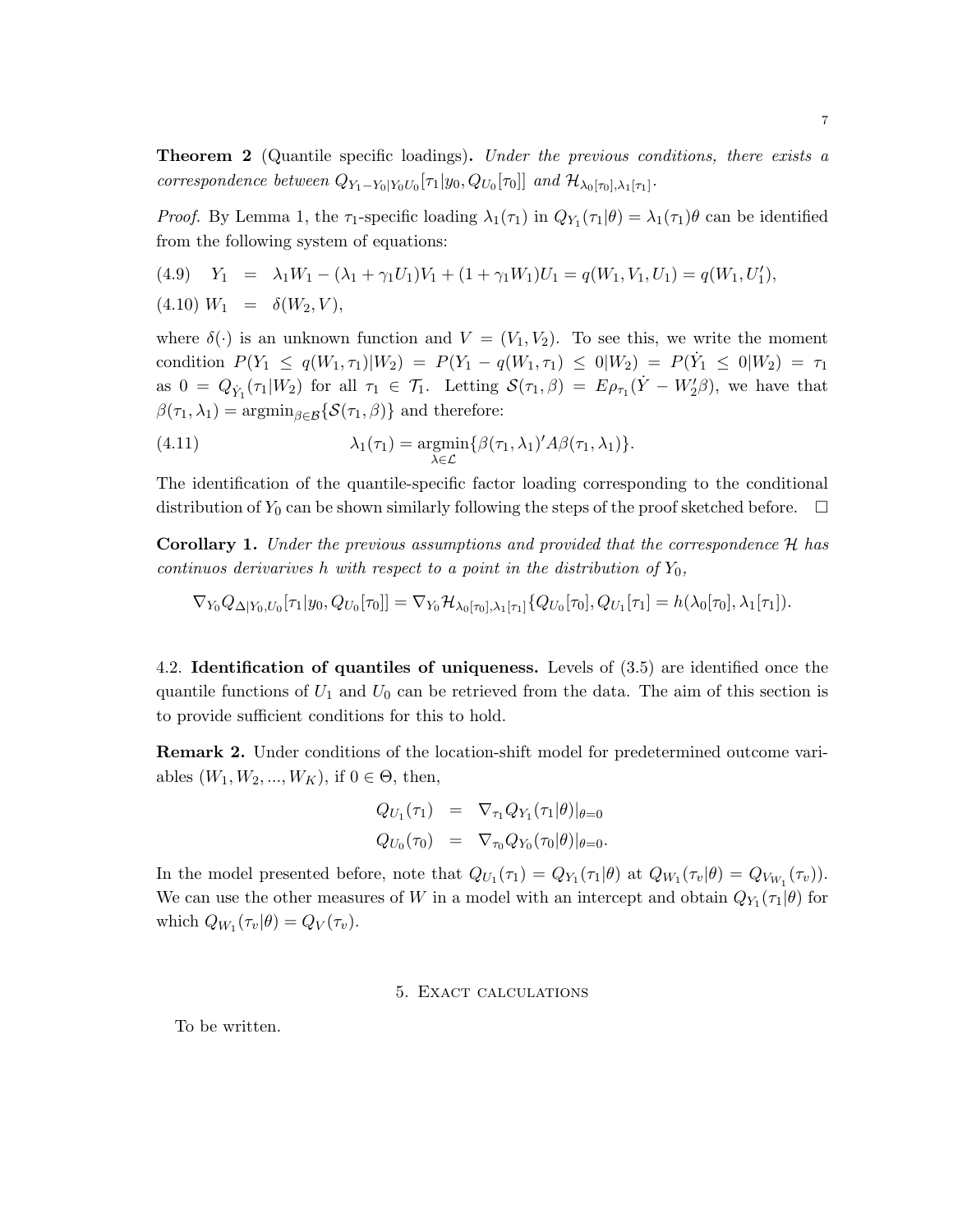#### 6. Montecarlo evidence

To be written.

### 7. Estimation

To be written.

## 8. DATA

To be written.

### **REFERENCES**

Carneiro, P.M., Karsten, K.T. and Heckman, J.J. (2003) Estimating Distributions of Treatment Effects with an Application to the Returns to Schooling and Measurement of the Effects of Uncertainty on College, *NBER Working Paper* No. W9546.

Heckman, J.J. Smith, J. and Clements, N. (1997) Making the most out of programme evaluations and social experiments: Accounting for heterogeneity in programme impacts, *Review of Economic Studies* 64, 487-535.

Heckman, J.J. Lalonde, R. and Smith, J. (1999) *The Economics and Econometrics of Active Labor Market Programs*, *Handbook of Labor Economics*, Volume 3, Ashenfelter, A. and Card, D. (eds.), Amsterdam: Elsevier Science.

Heckman, J.J., Stixrud, J. and Urzua, S. (2006) The Effects of Cognitive and Noncognitive Abilities on Labor Market Outcomes and Social Behavior, *Journal of Labor Economics* 24 (3), 411-482.

Kotlarski, I. (1967) On Characterizing the Gamma and the Normal Distribution, *Pacific Journal of Mathematics* 20 (1), pp. 69-76.